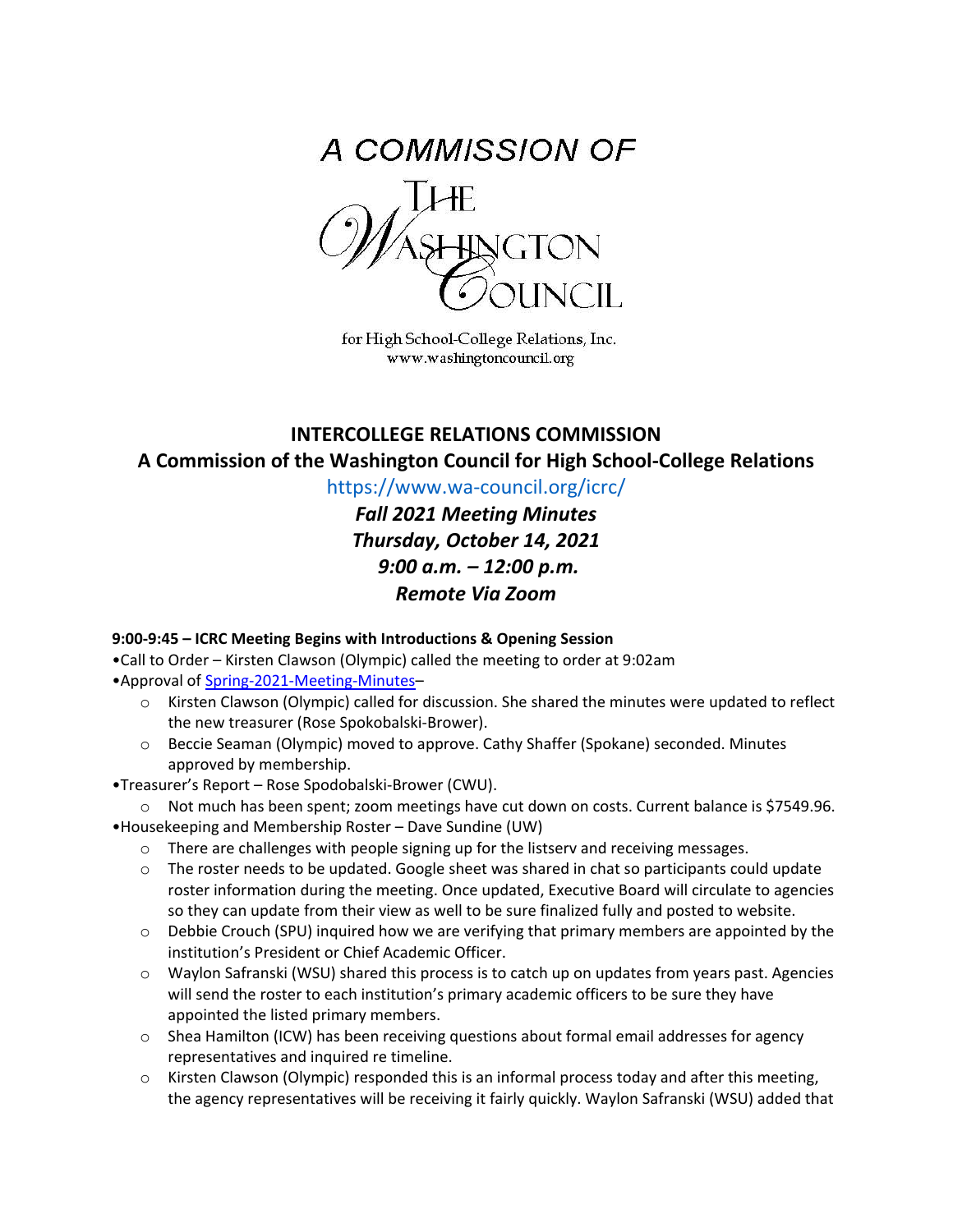a formal letter to agency leaders will be used post meeting to send to agency representatives. Julie Garver (COP) added that having the edits shared in meeting is helpful before agencies send out to help academic officers/presidents verify current ICRC representatives.

- •Introduction of Members and Guests
- $\bullet$ ICRC 50<sup>th</sup> Year Celebration Kirsten Clawson (Olympic)
	- $\circ$  Logo developed by Cathy Shaffer and Waylon Safranski to celebrate/commemorate 50 years.
	- $\circ$  Mousepads with the logo are being made and 1 will be sent out to each institution. People can order clothing and other merchandise with the logo as well.
- •Past Chair Recognition Debbie Crouch (SPU) Kirsten Clawson (Olympic)
	- $\circ$  Debbie is retiring at end of calendar year. Thank you for her many years of service with ICRC, for her wisdom, knowledge, kindness, and leadership.
	- $\circ$  Debbie also thanked the group for the relationships formed and kindnesses shown during her tenure. She also shared the great value of ICRC consisting of members with many different roles to provide diverse perspectives to impact students positively.

### **9:45- 10:08 – ICRC-Related Committee Reports**

•Executive Committee Update – Kirsten Clawson (Olympic)

- o Webpage lists board roles and responsibilities [\(https://www.wa-council.org/icrc/executive](https://www.wa-council.org/icrc/executive-board/)[board/\)](https://www.wa-council.org/icrc/executive-board/)
- o The Executive Board has been working on the listserv and membership roster.
- o All meetings this year will stay virtual. Will have time later to solicit feedback on if the group would like to have a winter meeting.
- •Washington Council for High School-College Relations (WCHSCR) Kirsten Clawson (Olympic).
	- o [https://www.wa-council.org](https://www.wa-council.org/)
	- o Discussed how we can support one another and future directions at colleges and universities. Fall meeting will be next week.
	- o Additional members shared that WCHSCR was not able to have fall transfer fair circuit this year. The hope is that institutions will direct students to national fairs.
	- $\circ$  WCHSCR held an August Transfer Advisor workshop that was very helpful. They also conducted fall Counselor Workshops to work with high school counselors. Events were held virtually and were successful in doing so.
- •Handbook Committee Waylon Safranski (WSU).
	- $\circ$  The group has not yet convened this academic year. Major work was done in the last couple of years. Also wish to have an open handbook meeting for all members prior to the formal meeting in the future.
	- $\circ$  Debbie Crouch (SPU) shared that provisos will need to be updated this fall if any BI's have changes/updates. Send updates to Waylon so these can be included in the handbook. For new members, helpful to review handbook, especially umbrella policy and the shells for DTAs and ASTs as well as provisos.
	- o New Membership Materials. Waylon Safranski (WSU). ICRC has many materials that would be helpful for new members and to include on the webpage. Waylon will be updating and posting these to the web.
- •Articulation and Transfer Council (ATC) Katie Gulliford (TCC).
	- o <https://www.sbctc.edu/colleges-staff/commissions-councils/atc/>
	- o First meeting is this afternoon, no new updates at this time.
- •Ongoing Articulation Review (OAR) Committee Report Beccie Seamen (Olympic).
	- o <https://www.wa-council.org/icrc/oar-committee/>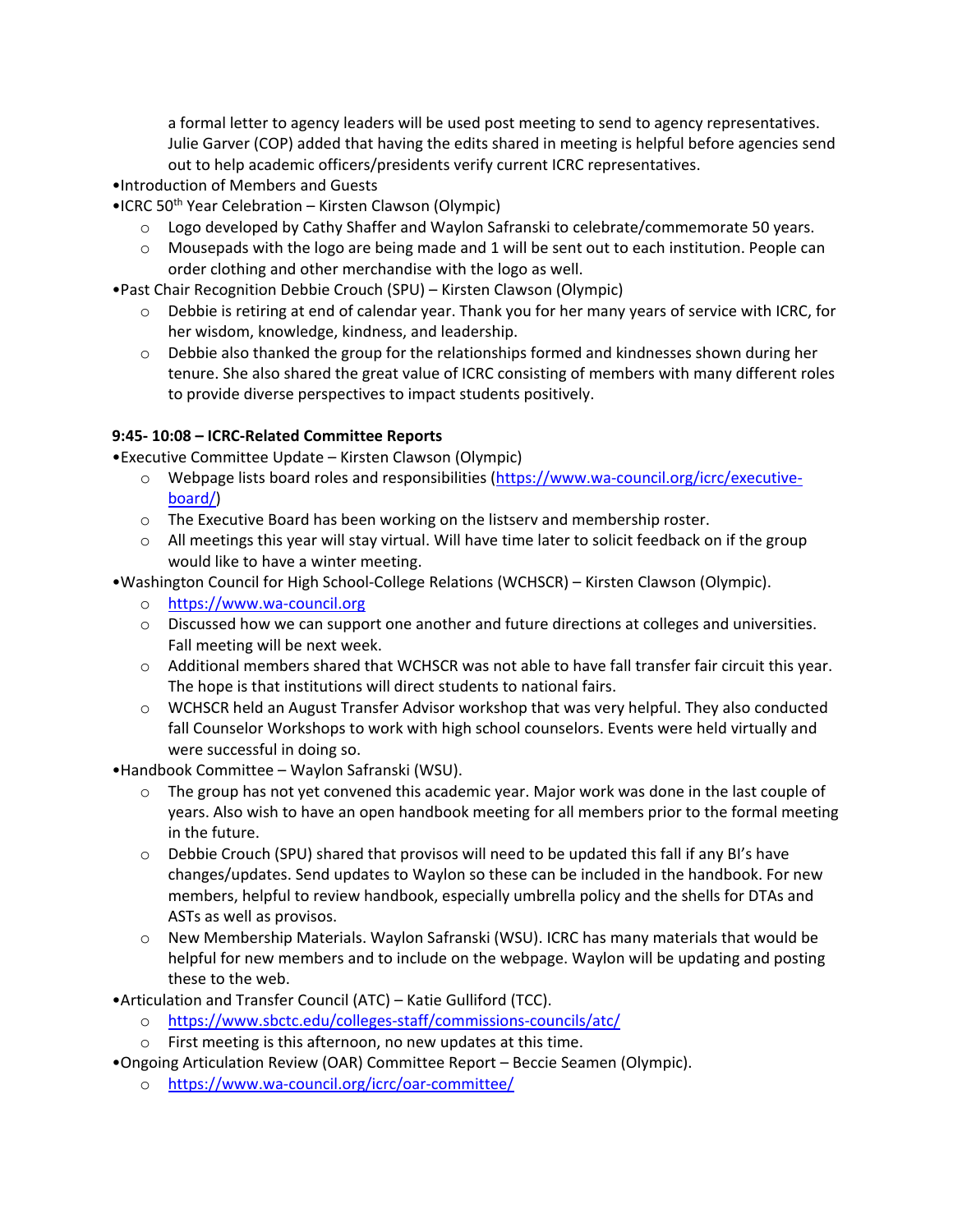- $\circ$  OAR is working with Community Colleges of Spokane and South Puget Sound this fall. Many colleges are slated for spring review (Peninsula, Clark, CBC, etc.).
- $\circ$  All three OAR CTC members are cycling off at the end of this year, so this is an opportunity for new members. We will solicit nominations at the spring meeting and there may be an opportunity for interested people to observe spring OAR meetings to help with learning/understanding. Contact Beccie if you're interested in doing this. OAR is a valuable learning experience and opportunity to advocate for students.
- $\circ$  Committee is reviewing and updating the OAR Questionnaire on an ongoing basis. Emerging issues include Guided Pathways, Statway, degree names under Guided Pathways (concentrations often named as if they are specific degrees).
- $\circ$  OAR developed a best practices document that's available online and helpful for CTCs and BIs under review to go over. They are working on a web form of the questionnaire. Contact info for OAR needs to be updated on the website. The committee also will be updating the BI review calendar.

# **10:08-10:14 – Break**

# **10:15-11:05 – Agency Reports & Discussion**

•State Board for Community and Technical Colleges (SBCTC): Jamilyn Penn

- o [https://www.sbctc.edu](https://www.sbctc.edu/)
- $\circ$  College campuses open and students are receiving services. Thank you to all for your efforts to make this happen. Ongoing conversations on how to manage COVID and reopening.
- o BS Computer Science. First round of CTCs prepping applications to offer Computer Science BS as a pilot. These applications will be submitted to State Board early in November. Schools can submit as independent applicants or part of a consortium. Additional applications will be accepted early next year.
- o Undergraduate research project. NSF grant led by Bellevue College. Focus is on advancing systemic change and equity at WA CTCs by providing greater opportunities for students to engage in STEM research, particularly for historically marginalized students. Goal is also to help engage students in further education/transfer beyond the associate degree. Funding will be used system wide.
- o Anti-Racist Writing Assessment Ecologies. Led by Jen Whetham and funded by College Spark. Project is developing cohort models of faculty members to prepare curriculum for Humanities and Composition. Goal is to consider racial equity in course materials and delivery. Also, working on an Anti-Racist English 101 Curriculum Review funded by the WA legislature looking at antiracist writing assessments and pedagogy.
- o Guided Pathways Learning Communities: Ethnographies of Work. Co requisites of Math Placement Practices
- o Guided Pathways Ideal Student Fellowship. Have had 3 cohorts to date. Hired students to participate in training while also providing insight on their experiences and the impacts on their learning/educational opportunities.
- $\circ$  LPN to BSN DTA. Workgroup has been meeting to plan for this degree. The workgroup consists of two year and four-year representatives and agency representatives, including representation from the Nursing Commission. The workgroup has developed drafts of two-year plans that are ready to be shared out.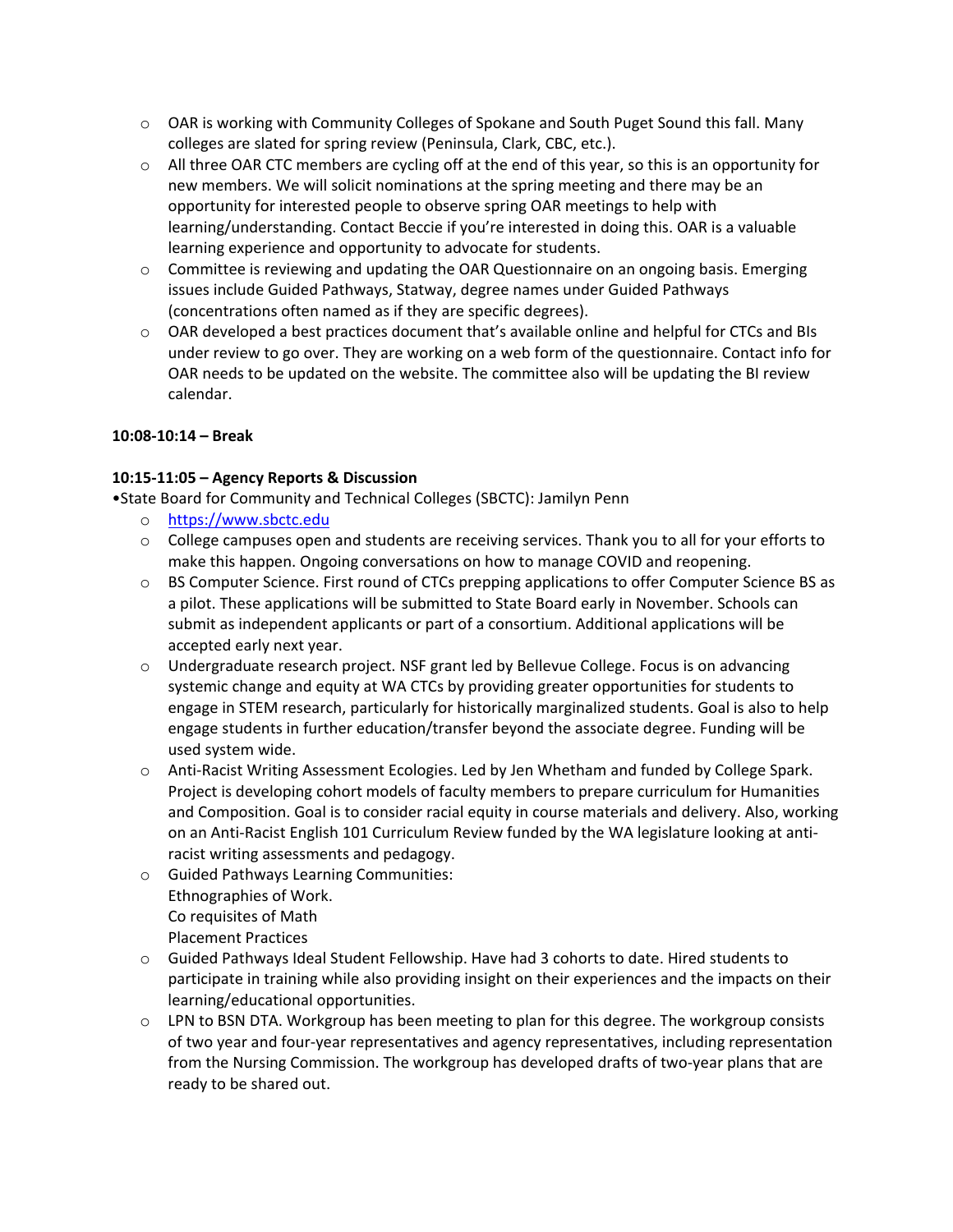- o Running Start. HS 2864 Summer Running Start Pilot. Data is being collected from the pilot and a report is being submitted in November.
- o Running Start and Students of Color. SBCTC has developed a plan to reach out to BIPOC students re: Running Start. Pilot began in mid-June and focuses on middle school as well as high school students, families, and counselors.
- o Allied Health & Health Sciences. Efforts include the following: LPN Apprenticeship; Behavioral Health and Workforce Development; Long Term Care Workforce Development; Dental Hygiene and Dental Assistant workforce expansion.
- o Mental Health Counseling and Services Pilot. Senate Bill 5194 created and funded a pilot to serve mental health needs at CTCs. Four colleges piloted and expect data will be gathered and reported out in the future.
- o Focus on Accessibility. New policy associate Monica Wilson. Accessibility Center webpage includes core practices. Upcoming Webinar regarding how to read VPAT.
- o Q and A: Debbie Crouch (SPU) noted they are receiving transcripts identifying Pre-Nursing DTA as an Associate in Science degree, which is incorrect. Also, AA DTA no longer has # displayed on transcripts. A ctcLink error? Anne White (Pierce College) responded that # no longer available in ctcLink. Error in Pre-Nursing DTA might be an error in how schools are coding in ctcLink. Jamilyn Penn added that additional training may be needed to remedy Pre-Nursing DTA notation as well.
- $\circ$  Jamilyn Penn shared she will be leaving SBCTC to join Highline as Interim VPSS 10/15
- •Independent Colleges of Washington (ICW) Shea Hamilton
	- o [https://icwashington.org](https://icwashington.org/)
	- o Represents private, liberal arts universities in WA
	- o 33% of students transfer in credits to ICWs
	- o 28% of ICW students older than 25
	- o 10,000 students graduate each year
	- o 9 in 10 students receive grants or scholarships
	- o Institutions have capacity to enroll more students
	- o All ICWs are invested in DEI work
		- $\triangleright$  Heritage University is designated as a Hispanic Serving Institution.
		- $\triangleright$  St Martins is designated as an Asian American and Native American Pacific Islander Serving **Institution**
	- o Shared new academic programs at undergraduate and graduate level (please see slides).
	- o Highlighted St Martin's Vet to Tech Certificate. This credential is focused on Computer Science. Info sessions are available each Tuesday.
	- $\circ$  ICW's are investing in campuses to meet student needs with new buildings and centers.
	- o ICW Strengthening Transfer Pathways in Liberal Arts. Goal is to create clear pathways for students with administrative, academic, and financial supports for students. Supported by planning grant from Teagle and Arthur Vining Davis Foundations. Submitted for an implementation grant and hope to move into that phase by the end of the year.
	- $\circ$  Resources for Counselors available on ICW website to help with transfer questions and direct contact info for admissions, transfer, and financial aid advisors.
	- o Student stories page is available for students.
	- $\circ$  Included contact info for transfer counselors at member campuses (please see slides).
- •Council of Presidents (COP) Julie Garver
	- o [https://councilofpresidents.org](https://councilofpresidents.org/)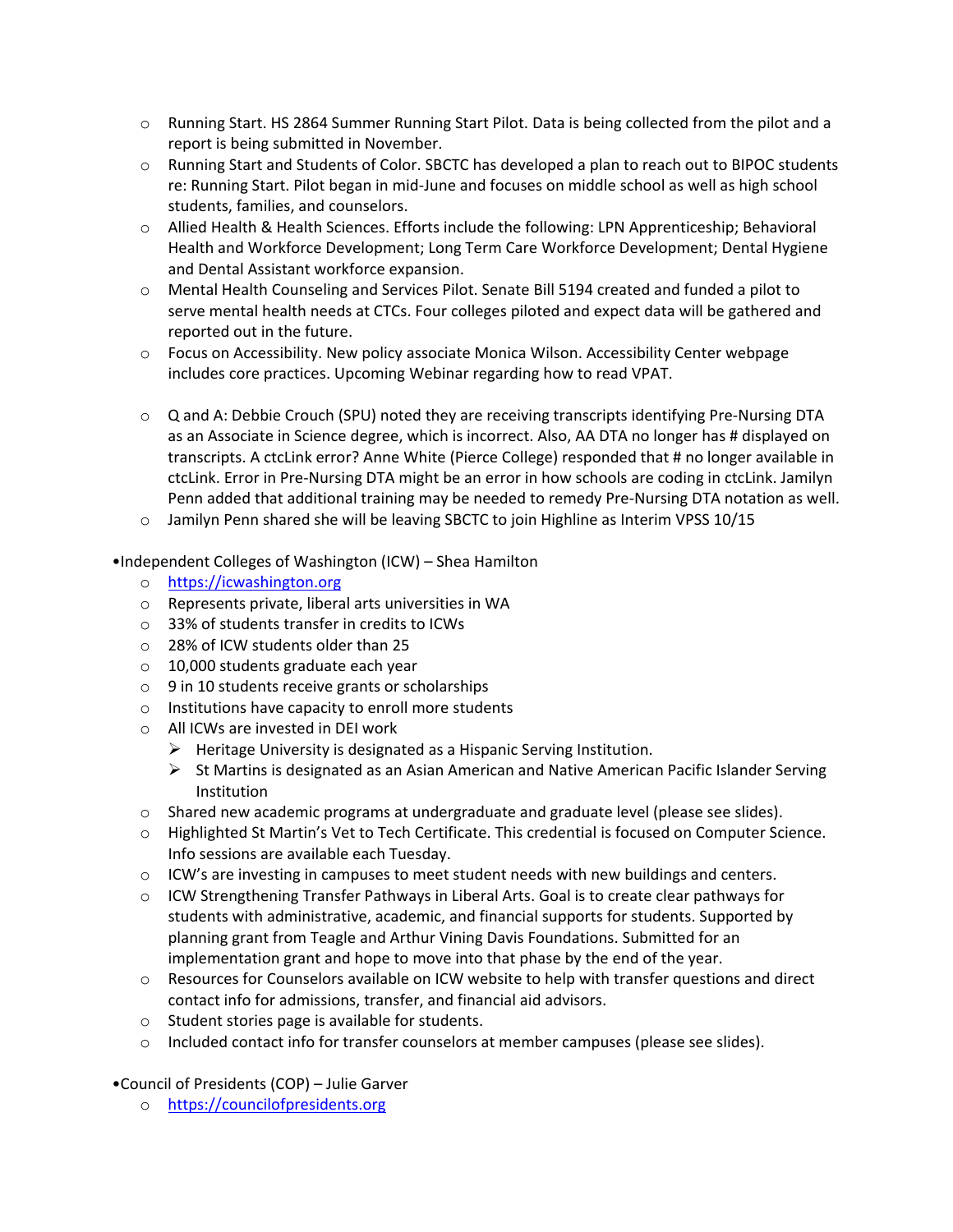- $\circ$  Represents WA public institutions and partners with SBCTC and ICW
- o Continuing to approach their work through a DEI lens
- $\circ$  Serve diverse student population: 39,219 transfer students; 45% identify as people of color. Includes all transfers, not just students from CTC's
- o Winter, spring, and fall 2022 applications available now.
- o Campuses planning for in person instruction, services, and activities.
- o All have mandatory COVID vaccine requirements and mask policies.
- o Students with anxiety re attending Bis, please encourage them to reach out
- $\circ$  Revised WSAC Admission Standards. Effective 8/1/21. Includes information on holistic admissions. Will be updating annually. No significant changes to transfer admissions.
- o Institutions participate in all DTAs and ASTs
- o Updated transfer sector worksheet
- o Participating in Student Mobility WA task force.
- o Julie visited many CTCs prior to COVID and she hopes to visit the remaining colleges in 2022.
- $\circ$  New degrees are available at the undergraduate and graduate level (please see slides)
- o Public BIs want WA transfer students and have amazing opportunities to grow WA workforce
- $\circ$  "Your student are our students" and BIs are committed to reducing barriers. Example, looking at how to engage students who stopped out in transfer process. CWU early transfer admissions process. UW Seattle increasing the ability for students applying to competitive majors to combine the major application with the university transfer application.
- o Future topics: CLEP credits how applied to DTA and transferred to BIs. Perception/concerns regarding "unpacking" the DTA at BIs.
- •Joint Transfer Council (JTC) Julie Garver
	- o <https://www.sbctc.edu/colleges-staff/programs-services/transfer/join-transfer-council.aspx>
	- o Summer meeting topics included
		- $\triangleright$  diversifying the council in terms of racial and ethnic inclusivity and position inclusivity;
		- $\triangleright$  pandemic recovery around transfer;
		- $\triangleright$  ongoing engagement with WSAC for relationship going forward;
		- $\triangleright$  considering a winter meeting;
		- $\triangleright$  JTC document repository created (google drive).
	- o Leading reviews of statewide transfer degrees. Working on a cyclical review schedule with goal of targeting two degrees per year. Will evaluate degrees that speak to the same discipline at once.
	- o This year working on Computer Science DTA/MRP, AST Track 2, and New AST/MRP; and Psychology DTA/MRP new proposal (based on ICW Teagle Grant work and CTC Guided Pathways work)
	- o Anticipating LPN to BSN and Humanities DTA/MRP and are forming JTC workgroups to review.
	- o Working on allied health advising tool
	- o Will have a hybrid meeting on November 15
	- o Shared resources on JTC webpage
	- o Q and A: Debbie Crouch (SPU) asked for overview of difference of JTC review vs OAR revise. Julie Garver explained that JTC is responsible for reviewing new statewide transfer degrees and when statewide transfer degrees will be discontinued. Comments are received from all stakeholders re new degrees and recommended changes to existing degrees. Workgroups are formed of faculty from sectors to revise an existing degree or create a new one. These degrees then are disseminated to campuses to integrate into catalogs. OAR is a peer review, collegial, of catalog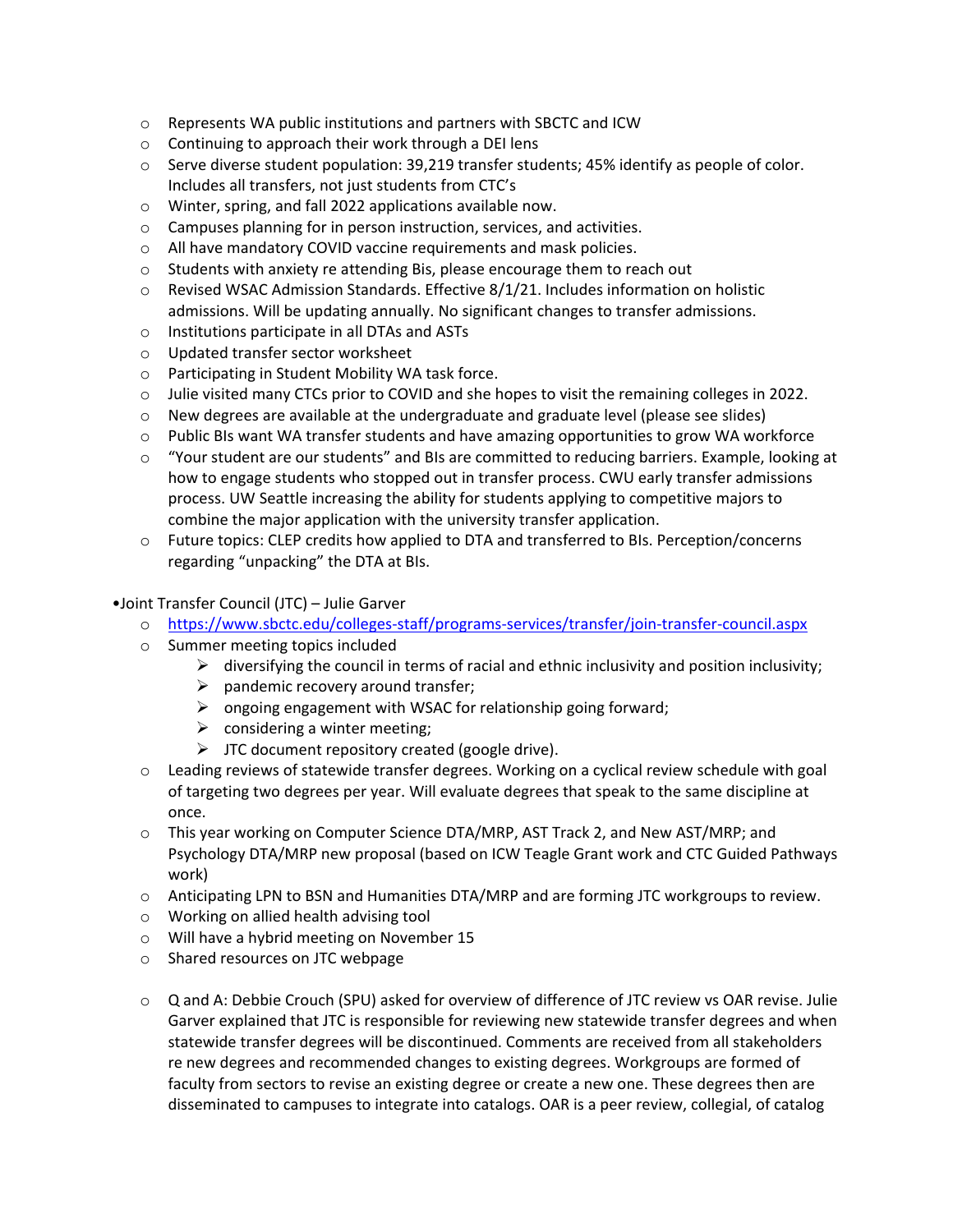and web materials to provide feedback on how degrees and requirements are communicated to students.

# **11:08-11:35— Break and Small Group Breakouts**

# **11:35-12:00— Small Group Report Out and Open Floor Discussion regarding ICRC Winter Meeting**

- Majority of participants shared their small group supported a winter meeting as a virtual 3-hour meeting for this winter.
- David Sundine (UW) shared his group discussed incorporating a winter meeting while meeting virtually for fall and spring since there isn't as much detailed discussion in the virtual meetings. Once ICRC resumes in person, two-day meetings with more in-depth discussion, his small group suggested we do not need a winter meeting.
- Valerie Robertson's (South Puget Sound) group shared a concerned re timing of a winter meeting to be sure attendees can use information to update catalogs. Her group also suggested a smaller meeting for just the Executive Board and new members during winter.
- Julie Garver's (COP) group recommended a permanent winter meeting, shorter via zoom, since the span between fall and spring is very long and many changes occur in the interim. She suggested having a focused meeting to work on a specific topic.
- For the date of a winter meeting, Julie Garver shared there are many standing committees meeting in January, so consider meeting early February.
- Kirsten Clawson (Olympic College) suggesting FEB 10<sup>th</sup> 9am to noon.
- Lane Schumacher (CBC) recommended cutting down on individual introductions and have them via chat instead to save on time.
- Julie Garver shared that JTC has transitioned to agencies providing PowerPoints in advance and then using time during the meeting for a conversation/ q & a rather than lecture/reporting out.
- Kathleen Duval (Big Bend) suggested making introductions in a short session using break out rooms at the start of the meeting.
- Beccie Seaman (Olympic) recommended opening the session early for informal introductions before the formal session begins.
- Cathy Shaffer (SCC) stated that the point of ICRC is to get to know one another. If in small groups, we would miss out on meeting new members and connecting with colleagues. She shared that even though it takes time, that's part of who we are and helps build collegiality in our state.
- Bill Rambo (SCC) echoed this focus on people, relationships, and personal communication, which is hard to do virtually. In person is important as much as possible.
- Rose Spodobalski-Brower (CWU) shared that it is great to network and that introductions help with further conversations later.
- Kirsten Clawson (Olympic) echoed that the Board chose to have in person introductions for the fall meeting since that's when new people tend to first come but it does take quite a bit of time.
- Jeanne Gaffney (WWU) suggested it may be helpful for BIs and CTCs to provide updates in advance of the meeting, like agencies sharing PowerPoints ahead of time.
- Dan Taylor (Centralia) shared that the ELC sends out a google doc ahead of time with space for every college to share updates prior to the meeting. Doing something similar for ICRC may be helpful and then may trigger institutions to reach out to others working on similar issues.
- Julie Garver (COP) suggested that sharing institution specific information may provide even more robust discussion than agency reports.